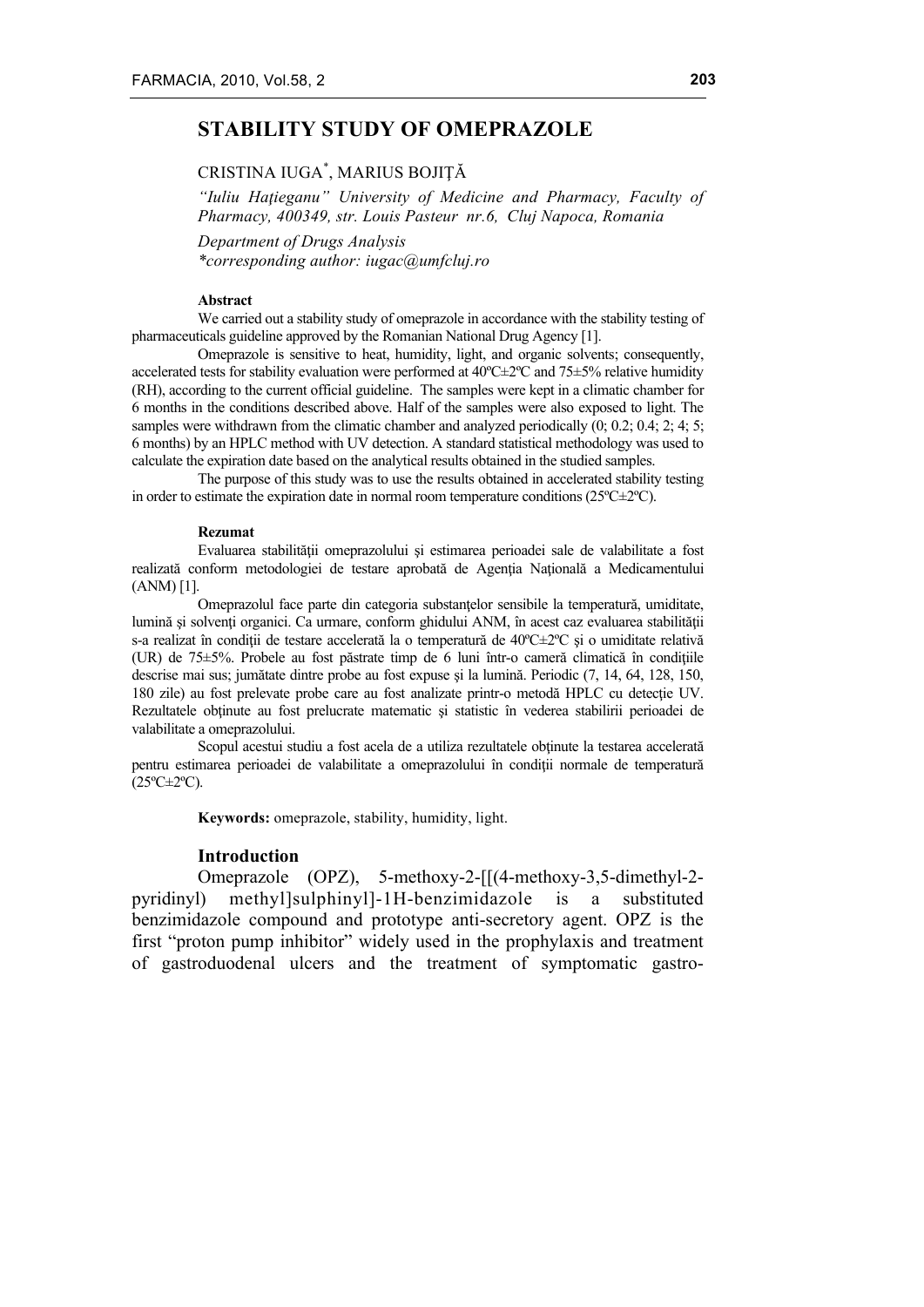esophageal reflux. It interacts with H+/K+ ATPase in the secretory membranes of the parietal cells and it is very effective in the treatment of the Zollinger–Ellison syndrome.

OPZ is a lipophilic, weak base with  $pK_{a1} = 4.2$  and  $pK_{a2} = 9$  that may be degraded unless protected against acid conditions. It contains a tricoordinated sulphur atom in a pyramidal structure and therefore can exist in two different optically active forms, (S)- and (R)-omeprazole.

The number of decomposed products of omeprazole in different conditions has been identified and characterized by Brändström et al [2]. D. Castro and al. described derivative spectrophotometry and HPLC methods [3].

The HPLC method is the official one proposed by the United States Pharmacopeia (USP 25) for the determination of omeprazole and for its quantification from bulk material. This procedure can be used in stability studies as there is no interference between the drug and its decomposition products.

In order to shorten the development period of a pharmaceutical formulation, the chemical stability of pharmaceuticals was evaluated in accelerated storage conditions at high temperature and high relative humidity (RH) by a high-performance liquid chromatographic method [5,6].

Long-term stability during preservation at room temperature is generally predicted based on the obtained accelerated data, using the Arrhenius equation. Therefore, it is not easy to predict transformations at room temperature from the data obtained at a high temperature [4].

According to our present knowledge, no studies are available for the kinetics of decomposition or activation energy of omeprazole.

### **Materials and methods**

A sample of omeprazole (batch nr. 90807/BA22347) was obtained from Union Quimica Farmaceutica, Barcelona, Spain. The samples were kept in a climatic chamber for 6 months at  $40^{\circ}$ C $\pm$ 2°C and 75 $\pm$ 5% relative humidity (RH); half of them were also exposed to light. The samples were withdrawn from the climatic chamber and analyzed periodically  $(0; 0.2; 0.4;$ 2; 4; 5; 6 months). Another set of omeprazole samples was stored for 6 months at three different temperatures: 30ºC, 40ºC and 50ºC; the relative humidity was 75±5%.

HPLC grade acetonitrile, triethylamine and 85% orthophosphoric acid were purchased from Merck, Darmstadt, Germany. LC grade water was deionized using a Milli-Q equipment and then filtered using the Milli-Q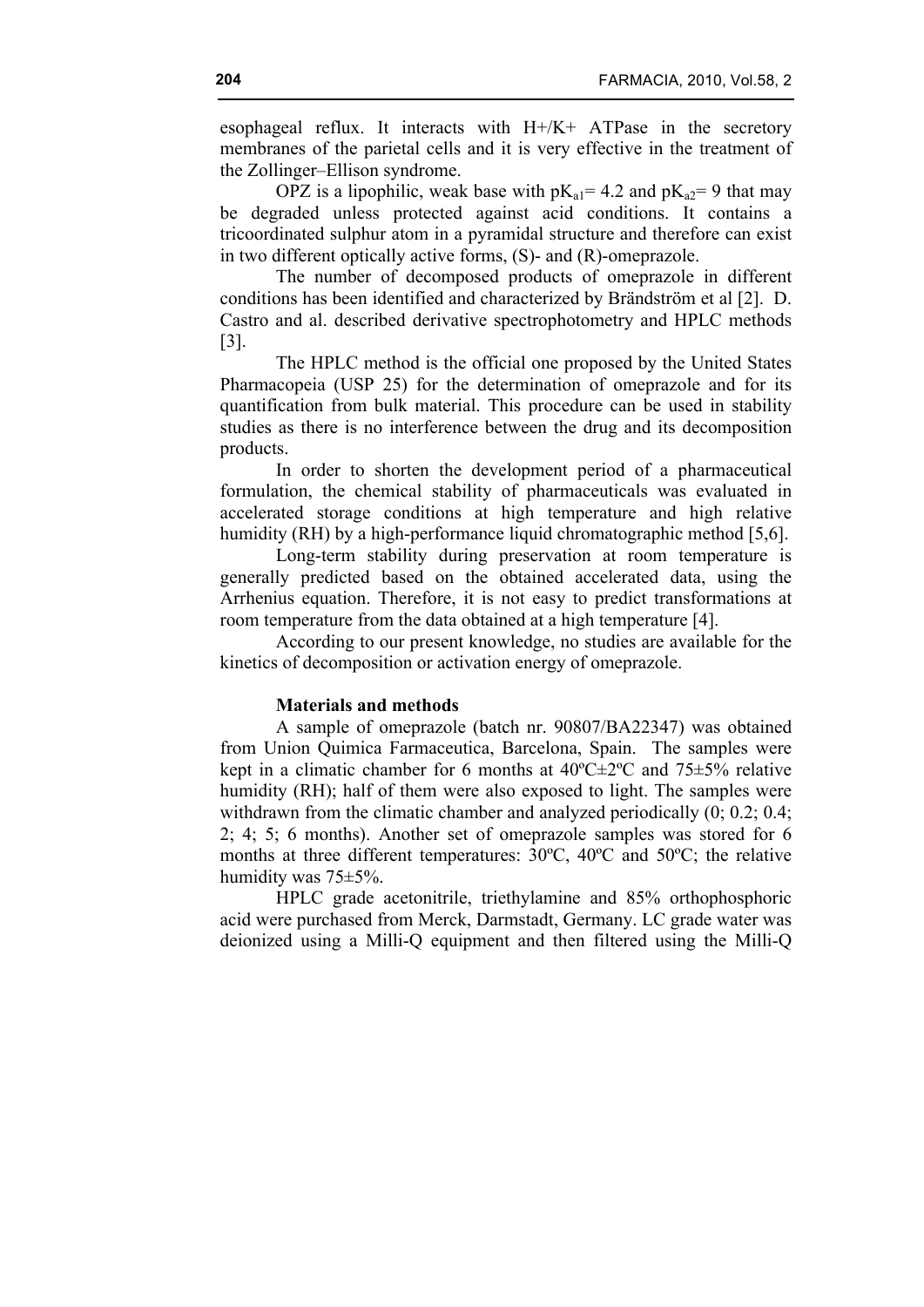Academic, Millipore water purification system (Milford, MA, USA). All the other reagents were of analytical grade purity.

### *Instrumentation*

The following were used: SanyoGallenkamp climatic chamber with light source (Xenon – Phillips 840), LC system - HPLC Agilent Series 1100, binary gradient pump, autosampler, column oven and an UV detector. The output signal was monitored and integrated using HP Chemstation software.

## *Solutions*

*Mobile phase.* A. Water: 1% triethylamine with pH adjusted to 9.5 with  $85\%$  H<sub>3</sub>PO<sub>4</sub> filtered through a 0.45 µm nylon membrane filter prior to use and degassed for 15 min. B. Acetonitrile. The A/B ratio was 90:10v/v.

*Solution to dilution.* A mixture of 0.01M sodium tetraborate and acetonitrile - 3:1v/v ratio.

*Omeprazole standard solution.* 1.015mg/mL omeprazole stock standard solution was prepared in methanol and kept at +4°C, protected from light. In these conditions it was stable for two months. Omeprazole working solutions were prepared by dilution of the previously prepared stock standard solution at a concentration between 40 and 200µg/mL and then injected into the system.

*Sample solution.* 2mg/mL solution of omeprazole sample was prepared in methanol and diluted to 0.200µg/mL prior to injection into the system.

*Chromatographic conditions.* A Zorbax Extend C18 analytical column (150mm×4.6 mm, 5µm packing) (Agilent) was used for analysis at 25°C. The mobile phase was pumped through the column at a flow rate of 0.8 mL/min. The gradient program was: 0 min (18%B), 7.2 min (18%B), 10.5 min (50%B), 12 min (50%B), 16 min (18%B) and 18 min (18%B). The sample injection volume was 20µL. The UV detector was set to a wavelength of 280 nm for the detection.

### **Results and discussion**

#### *Kinetics of omeprazole decomposition*

The stability properties of omeprazole were investigated in order to improve the pharmaceutical formulation.

The quantification of omeprazole by HPLC in the studied samples has shown zero order kinetics of decomposition for both light exposed samples and samples protected from light. The analytical results obtained for the samples which were stored protected from light are presented in table I.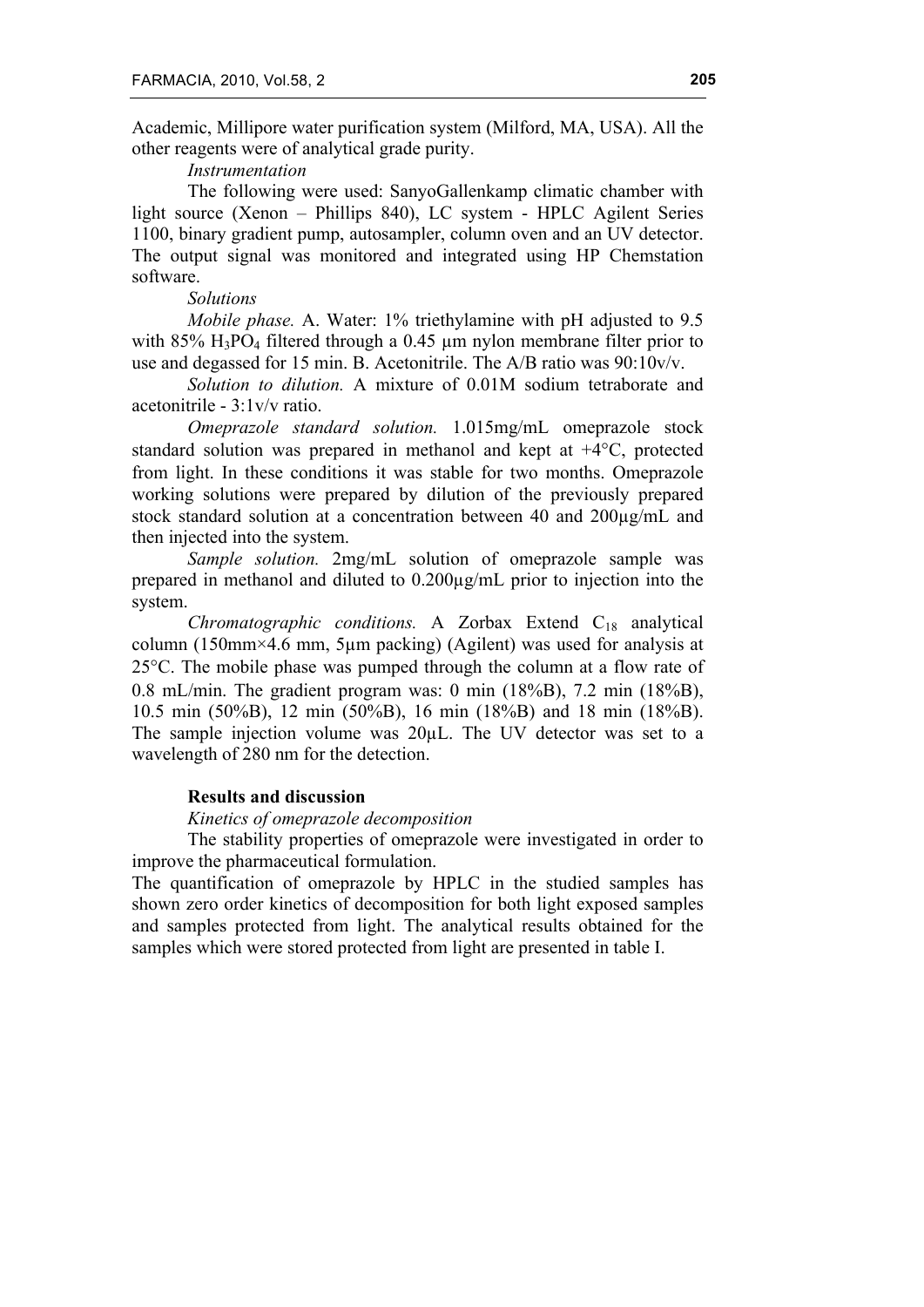#### **Table I**

Omeprazole samples protected from light

| Days   | OPZ $\frac{9}{6}$ | Degraded OPZ % |
|--------|-------------------|----------------|
| 0.00   | 100.00            | 0.00           |
| 7.00   | 99.106            | 0.89           |
| 14.00  | 94.332            | 5.67           |
| 64.00  | 71.820            | 28.18          |
| 128.00 | 4.110             | 95.89          |
| 150.00 | 0.441             | 99.56          |
| 180.00 | 0.001             | 99.99          |





Kinetics of omeprazole decomposition – protected from light

The analytical results obtained for the samples which were stored exposed to light are presented in table II.

### **Table II**

Omeprazole samples exposed to light

| Days   | OPZ $%$ | Degraded OPZ % |  |
|--------|---------|----------------|--|
| 0.00   | 100.000 | 0.00           |  |
| 7.00   | 67.020  | 32.98          |  |
| 14.00  | 61.910  | 38.09          |  |
| 64.00  | 44.580  | 55.42          |  |
| 128.00 | 0.001   | 99.99          |  |
| 150.00 | 0.001   | 99.99          |  |
| 180.00 | 0.000   | 100.00         |  |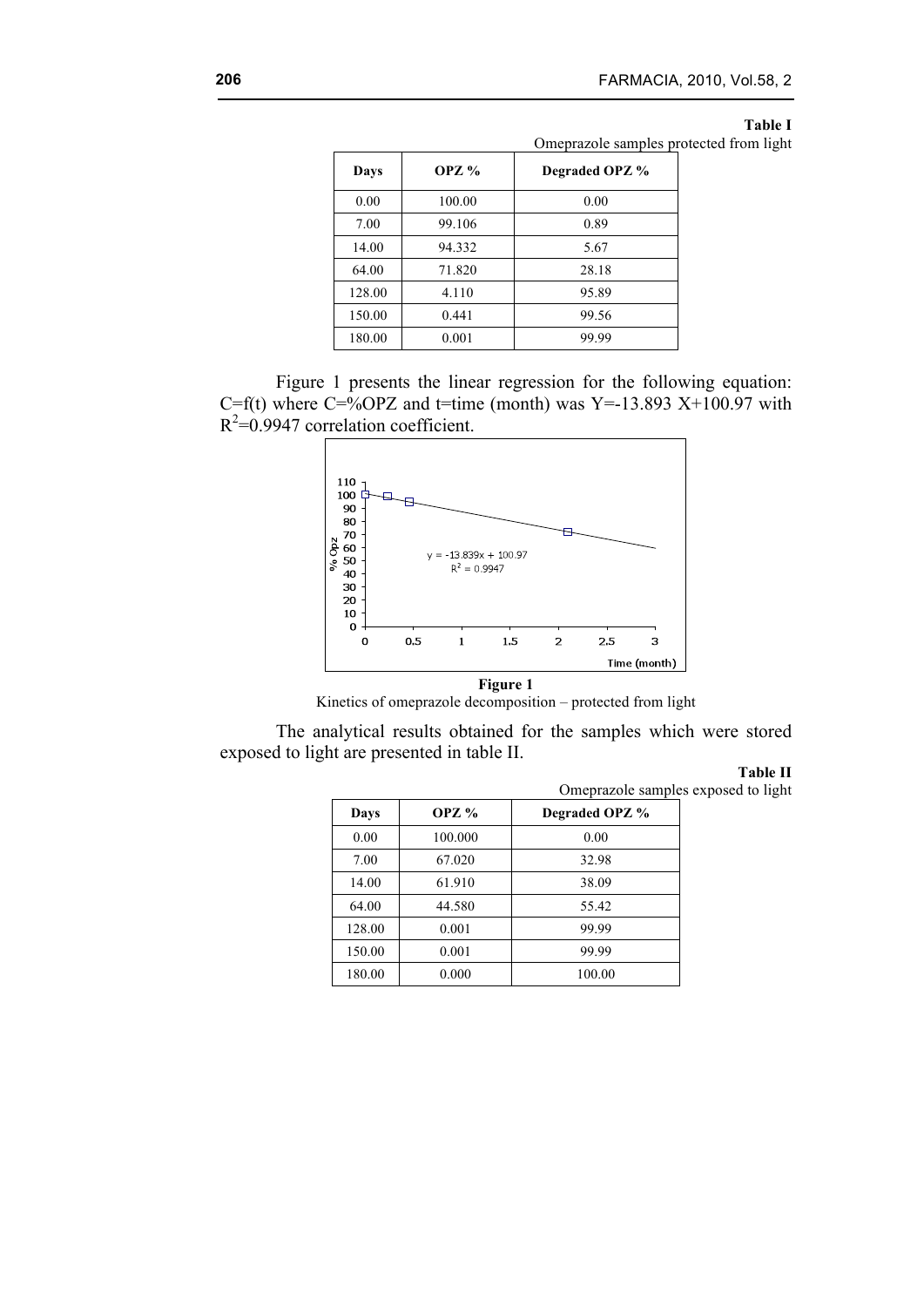Figure 2 shows the linear regression for the following equation: C=f(t) where  $C=8$  OPZ and t=time (month) was Y = -17.515 X+80.586 with  $R^2$ =0.9134 correlation coefficient.



Kinetics of omeprazole decomposition – exposed to light

However, decomposition was faster when the samples were exposed to light, although it has the same order in both cases.

## *Activation energy Ea calculation – the Arrhenius equation*

If rapid results are desired for a given product, it may be stored at elevated temperatures. Thus, sufficiently large degrees of decomposition are obtained in order for the degradation product to be accurately assessed. Arrhenius plotting is carried out in order to estimate the expiration date in normal conditions. The temperature influence on a chemical reaction follows the so-called Arrhenius equation given by (eq.1):

$$
Ln[k] = -(E_a/RT) + ln[Z]
$$
 (eq.1)

where:

Ea – activation energy

 $R - gas constant$ 

T – absolute temperature (ºK) obtained by adding 273.15º to the degrees Celsius (centigrade)

Z – potency (% of degraded omeprazole)

The omeperazole samples were stored for 6 months at three different temperatures: 30ºC, 40ºC and 50ºC and 75±5% relative humidity; half of the samples were also exposed to light. The samples were analyzed and the degradation rate of omeprazole was calculated.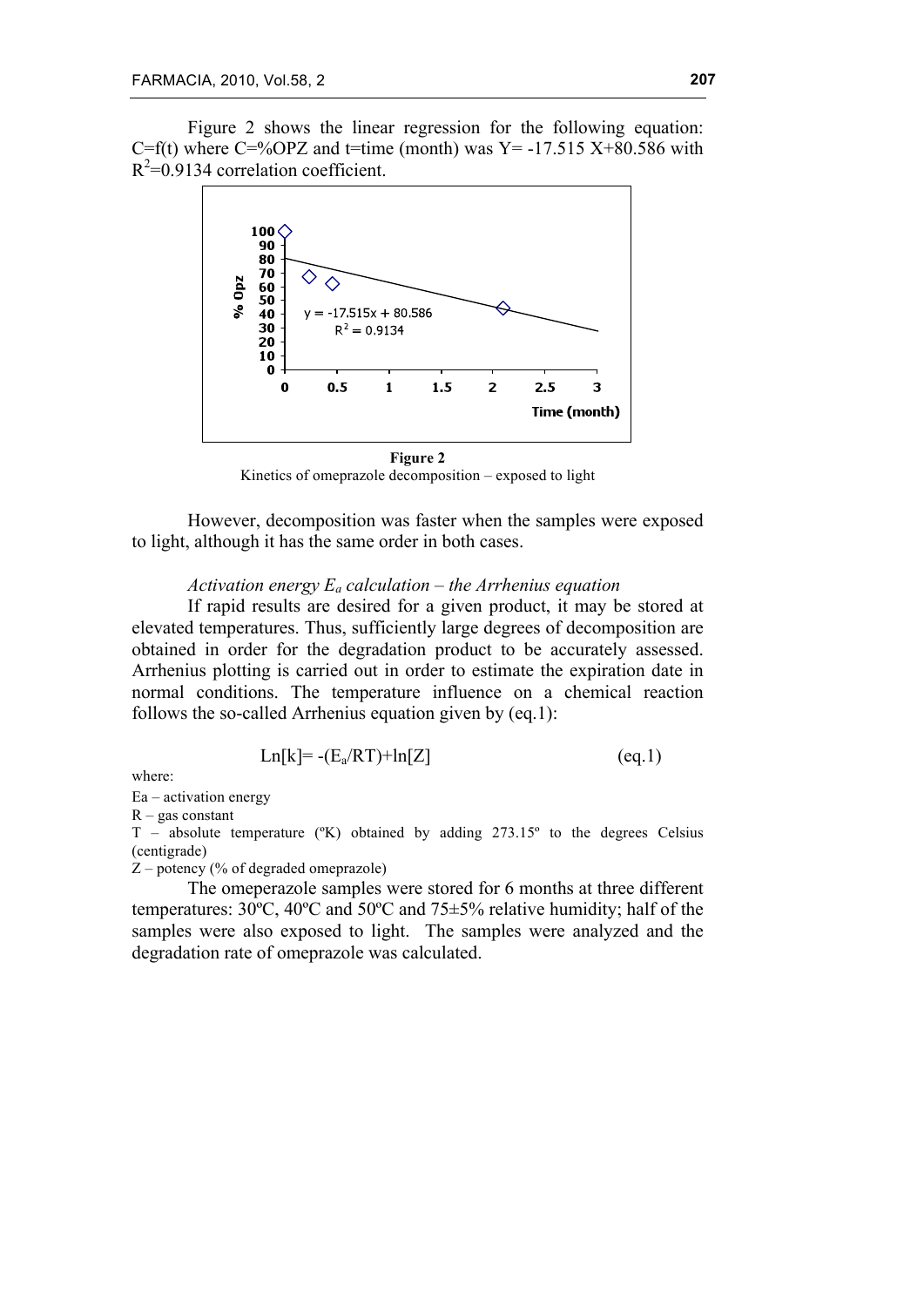The results obtained after 6 months of storage in the described conditions are presented in Table III.

| l'able : |  |
|----------|--|
|          |  |

| Least square fit parameters from data treated by zero order kinetics |                      |                   |                     |            |  |  |  |  |
|----------------------------------------------------------------------|----------------------|-------------------|---------------------|------------|--|--|--|--|
| $\rm ^{\circ}C$                                                      | $\mathbf{^{\circ}K}$ | $1/T \times 10^3$ | $k \text{ (mol}^1)$ | Ln[k]      |  |  |  |  |
| Protected from light                                                 |                      |                   |                     |            |  |  |  |  |
| 30                                                                   | 303.15               | 3.299             | 8.50E-03            | $-4.76769$ |  |  |  |  |
| 40                                                                   | 313.15               | 3.193             | 4.13E-02            | $-3.18689$ |  |  |  |  |
| 50                                                                   | 323.15               | 3.095             | 4.58E-01            | $-0.78089$ |  |  |  |  |
| <b>Exposed to light</b>                                              |                      |                   |                     |            |  |  |  |  |
| 30                                                                   | 303.15               | 3.299             | 1.05E-02            | $-4.55638$ |  |  |  |  |
| 40                                                                   | 313.15               | 3.193             | 8.95E-02            | $-2.41352$ |  |  |  |  |
| 50                                                                   | 323.15               | 3.095             | 6.09E-01            | $-0.49594$ |  |  |  |  |

**Table III**

In order to calculate the Ea, the results were plotted  $\ln[k]=f(1/T)$ , for both the samples exposed to light and those protected from light. The plot obtained is shown in figure 3.



**Figure 3** Data from table III calculated using the Arrhenius equation

The Arhhenius equations for the two types of plotting are: Ln[k<sub>1</sub>]=59.332-19.478(1000/T),  $R^2$ =0.9812 for the samples which were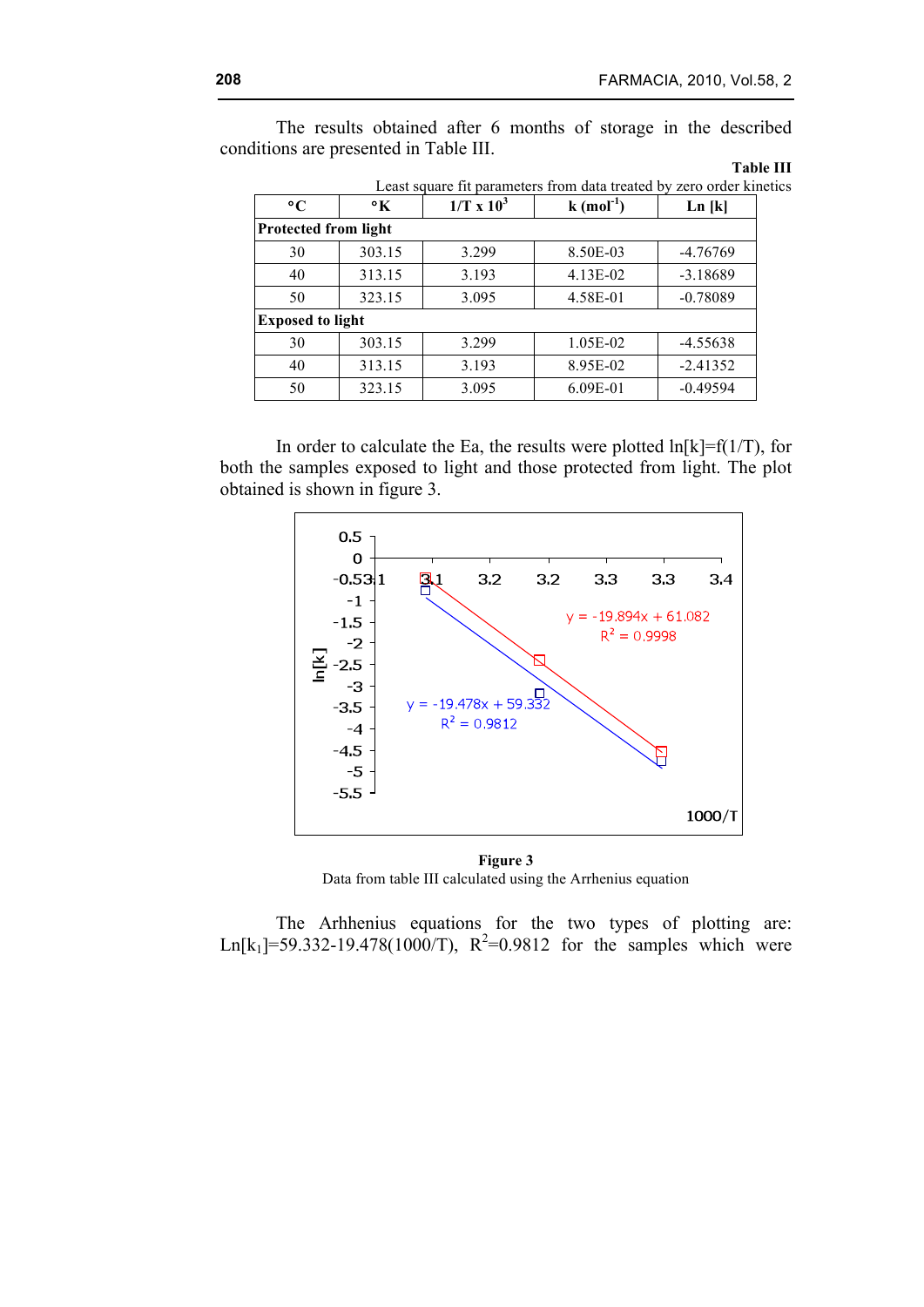exposed to light and  $Ln[k_2] = 61.082 - 19.894(1000/T)$ ,  $R^2 = 0.9998$  for the samples which were stored protected from light.

The activation energy was calculated based on the  $(-E_a/R)$  slopes of the above equations:

> $E_{a1}$  = 19.478 x R=19.478 x 1.987=38.76 Kcal/mol  $E_{a2}$  = 19.894 x R=19.894 x 1.987 = 39.58 Kcal/mol

#### *Stability of omeprazole*

An active substance is usually considered stable as long as the percentage of degraded substances is below 10 when the substance is stored in certain conditions.

Based on the results obtained in accelerated stability testing, the decomposition rate of omeprazole was extrapolated to 25°C, which is considered the regular storage temperature.

The degradation rates of omeprazole were calculated at 25°C as follows:

Ln  $[k_{25}]$ = 59.332-19.478 x 3.356 = -6.03  $k^1_{25}=0.0023907$ Ln  $[k_{25}]= 61.082 - 19.894 \text{ x } 3.356 = -5.68$  $k^2$ <sub>25</sub>= 0.0034058

The omeprazole decomposition rate is known to have zero order kinetics in both situations. Therefore, equation 2 was used to calculate for how long the concentration of omeprazole active substance was higher or equall with 90% (0.206 mol<sup>-1</sup>), if stored at  $25^{\circ}$ C.

> $C=C_0-K_0 x t$  or  $t=(C_0-C)/K_0$ (eq.2)

In the described conditions, omeprazole reaches 90% concentration after 12.11 months, if stored protected from light and 8.50 months, if stored exposed to light.

#### **Conclusions**

To sum up, this study established the kinetics of decomposition and activation energy  $E_a$  for omeprazole.

In addition, the long-term stability during preservation at room temperature was predicted using the Arrhenius equation on the accelerated data.

### **Acknowledgements**

The authors would like to acknowledge the help of Union Quimica Farmaceutica, Barcelona for providing omeprazole.